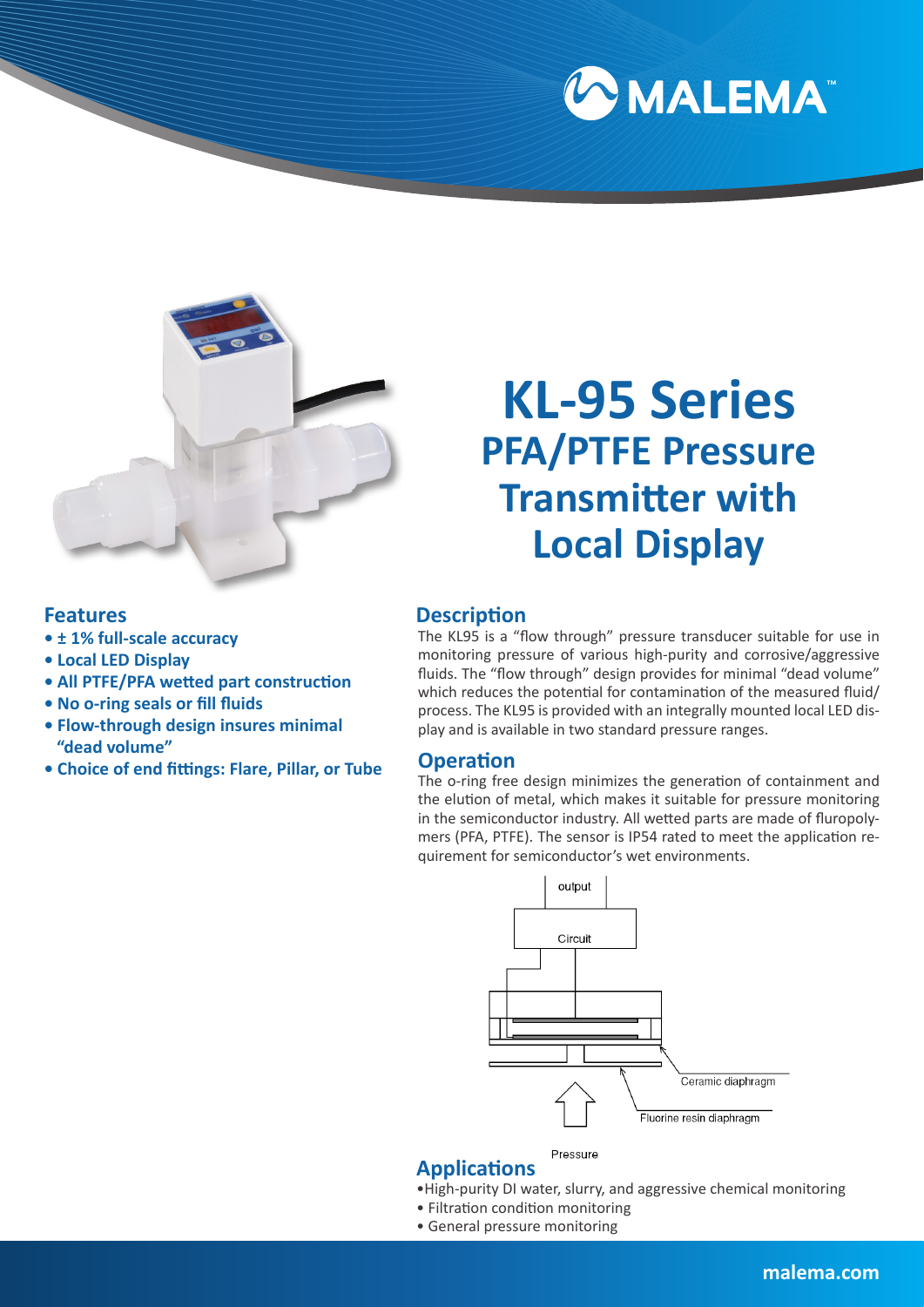## **Measurement Specifications**

| Material of wetted parts               |                 | PFA / PTFE                               |  |  |  |  |
|----------------------------------------|-----------------|------------------------------------------|--|--|--|--|
|                                        | <b>Body</b>     | PFA/PTFE                                 |  |  |  |  |
| Material of case                       | Display case    | Polypropylene, PET                       |  |  |  |  |
| Pressure Range (Maximum display value) |                 | 0 to 50psi (50.0), 0 to 75psi (75.0)     |  |  |  |  |
| Allowable maximum pressure             |                 | 105psi                                   |  |  |  |  |
| <b>Display</b><br>(LED 4 digits)       | Accuracy        | ±1% F.S. ±1 digit                        |  |  |  |  |
|                                        | Rate            | 0.2 seconds                              |  |  |  |  |
| Temperature coefficient                |                 | ±0.05% F.S. / deg.C                      |  |  |  |  |
| Power and supply current               |                 | 24VDC ±10% (30mA DC max.)                |  |  |  |  |
| Comparator output                      | Open collector  | 2 outputs of type NPN (30VDC, 10mA max)  |  |  |  |  |
|                                        | Response time   | Within 5ms                               |  |  |  |  |
| Analog output                          | Voltage output  | 0 to 10VDC                               |  |  |  |  |
|                                        | Current output  | 4 to 20mA                                |  |  |  |  |
|                                        | Output accuracy | ±1% F.S.                                 |  |  |  |  |
|                                        | Response time   | Within 50ms                              |  |  |  |  |
| Connection types                       |                 | Flaretek, Super Pillar 300, Tube Ends    |  |  |  |  |
| <b>Connection sizes</b>                |                 | $1/4$ ", $3/8$ ", $1/2$ ", $3/4$ :       |  |  |  |  |
| Operating fluid temperature range      |                 | 10 to 60 deg.C                           |  |  |  |  |
| Operating humidity range               |                 | 35 to 85% RH (non-condensing))           |  |  |  |  |
| Protection                             |                 | IP54 (an atmosphere release hole exists) |  |  |  |  |
| Cable length                           |                 | 4m                                       |  |  |  |  |
| Weight                                 |                 | 280g                                     |  |  |  |  |

**Corporate Headquarters** 1060 S Rogers Circle Boca Roton, FL 33487 P: (561) 995-0595 F: (561) 995-0622 **West Coast Headquarters** 2225 Martin Avenue Suite I Santa Clara, CA 95050 P: (408) 970-3419 F: (408) 970-3426

**Asia Headquarters** 29 Woodlands Industrial Park E1 Northtech Unit # 02-06 Singapore 757716 P: (65) 6482-3533 F: (65) 6484-4231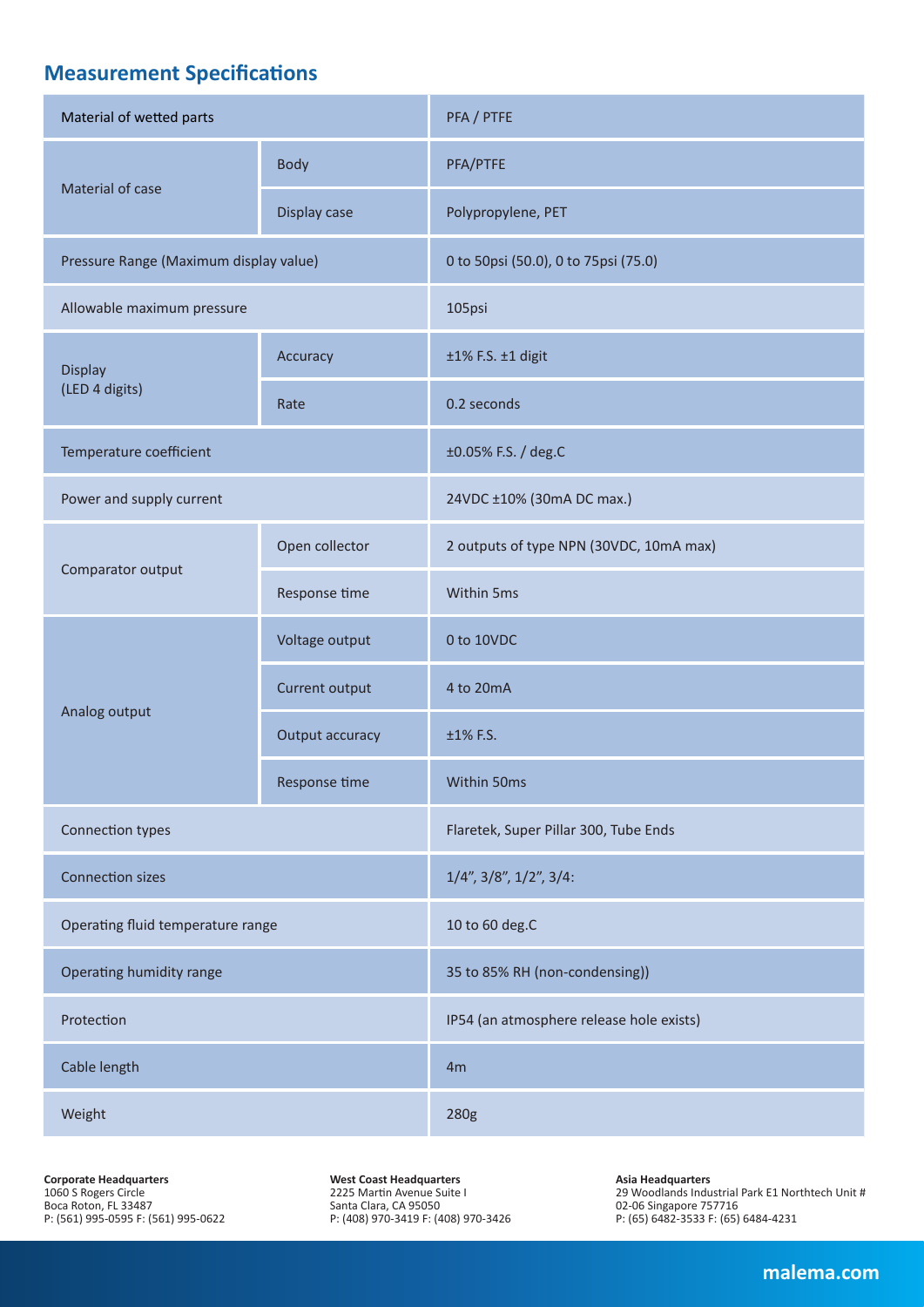## **Dimensional and Cut-Away Drawings**



**Corporate Headquarters** 1060 S Rogers Circle Boca Roton, FL 33487 P: (561) 995-0595 F: (561) 995-0622 **West Coast Headquarters** 2225 Martin Avenue Suite I Santa Clara, CA 95050 P: (408) 970-3419 F: (408) 970-3426 **Asia Headquarters** 29 Woodlands Industrial Park E1 Northtech Unit # 02-06 Singapore 757716 P: (65) 6482-3533 F: (65) 6484-4231